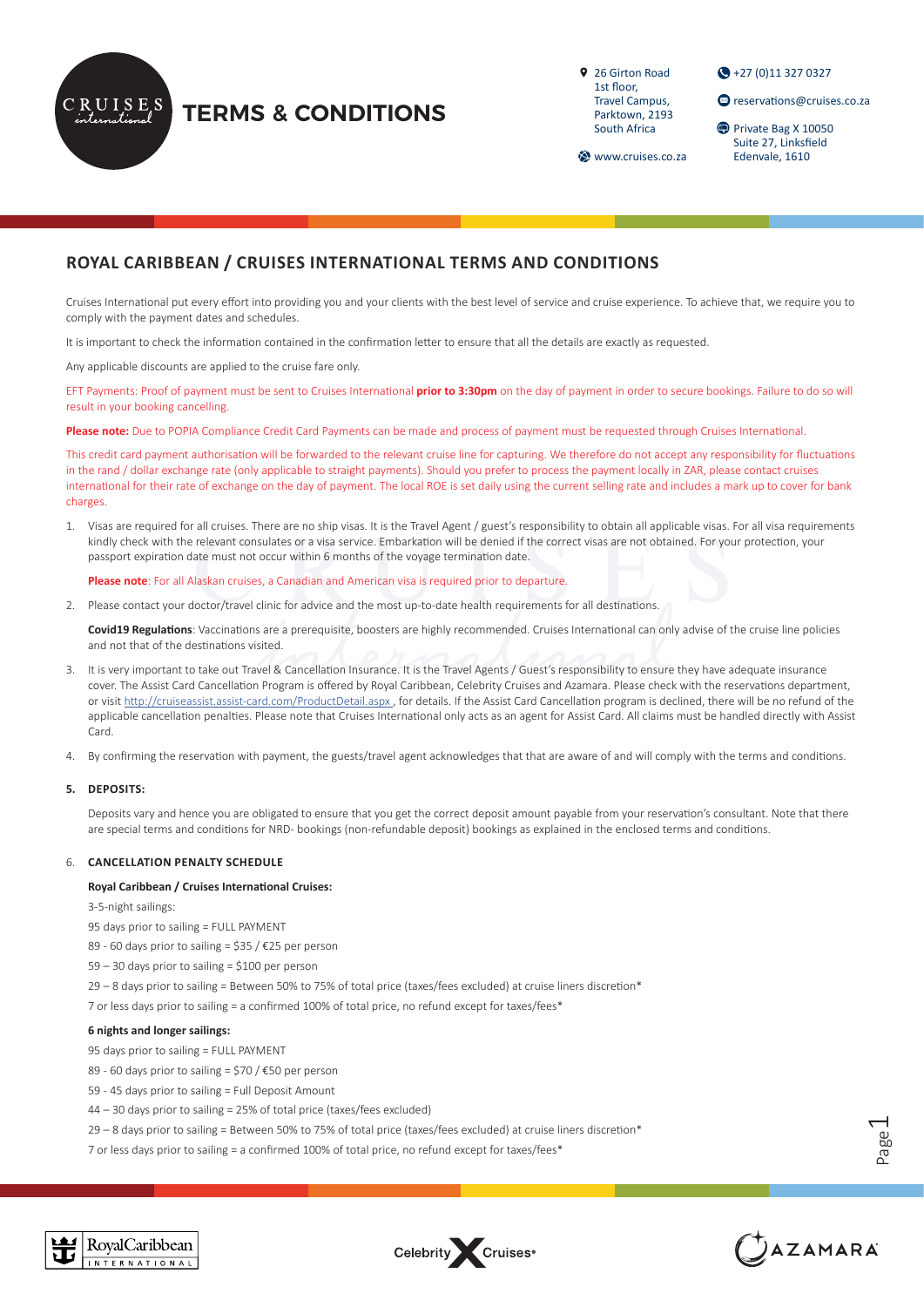**Cruise Tours** – refers mostly to land packages that can be booked in conjunction with your cruise, such as the multi-night land tour packages in destinations like Alaska and Canada.

74 – 57 days prior to cruise tour departure = Full Deposit Amount

56 – 29 days prior to cruise tour departure = Between 50% to 75% of total price (taxes/fees excluded) at cruise liners discretion\*

28 days to 15 days prior to cruise tour departure = 75 % of total price ( taxes / fees excluded )

14 or less days prior to cruise tour departure = No refund ( except for taxes / fees )

Guests who convert their tours to a cruise only booking within 42 days of the start date of the tour segment of the cruise tour will be subject to a cancellation charge. The amount of that charge varies depending on the location of the cruise tour and / length.

# **Holiday sailings:**

Dates on these sailings change annually. Make sure you are aware of when they apply to your booking. These include Christmas and New Year sailings, or any other date set forth by the cruise line around peak holiday season sailings.

#### **Holiday Sailings Up to 5 nights sailings:**

100 days prior to sailing = FULL PAYMENT

89 – 60 prior to sailing = Full Deposit Amount (6 – 9N \$250 /  $\epsilon$ 200)

59 - 45 days prior to sailing = 25% of total price (taxes/fees excluded) \*

44 - 30 days prior to sailing = 50% - 75 % of total price (taxes/fees excluded) at cruise liners discretion\*

29 - 15 days prior to sailing = Between 75% - 100% of total price (taxes/fees excluded) \* at cruise liners discretion\*

14 days or less prior to sailing = No refund 100% of total price (taxes/fees excluded except for taxes/fees )\*

# **Holiday Sailings 6 nights and longer sailings:**

100 days prior to sailing = FULL PAYMENT

89 – 60 prior to sailing = Full Deposit Amount (10N + \$450 /  $\epsilon$ 360)

59 - 30 days prior to sailing = Between 50% - 75% of total price (taxes/fees excluded) \* at cruise liners discretion\*

29 - 15 days prior to sailing = Between 75% - 100% of total price (taxes/fees excluded) at cruise liners discretion\*

14 days or less days prior to sailing = 100% of total price (taxes/fees excluded\*

\*or deposit amount whichever is greater

Cruises International must receive the balance of the cruise cost (after deducting the deposit paid) no less than **95 days prior to departure (100 days for Holiday Sailings)**, unless you book within 90 days or less before departure, in which case you must pay the total cruise cost at time of booking. If we do not receive all monies due to us in full and on time, you consent to the cancellation of your cruise holiday which may result in forfeiture of the deposit and additional cancellation/penalty costs

# **Changes to Bookings within Cancellation Charge Period**

Not permitted. (Any sail date changes made to bookings within cancellation period via an exception will carry forward the penalties from the prior sail date).

#### **Hotel Cancellations**

30 – 8 day prior to departure = 50 % of the package cost. No refunds will be made to " no shows: cancellation within 7 days of departure, hotel packages interrupted before their termination or guests with improper documentation.

#### **Cruise Tour Cancellation Charges**

Cancellation charges are assessed based on days prior to the start of the cruise tour package. Terms & Conditions vary by brand by product.

#### 7. **NON-REFUNDABLE DEPOSIT ("NRD") BOOKINGS**

A booking made under the non-refundable deposit cruise fare rate (an "NRD Booking") is optional. NRD bookings require the payment of a full deposit at the time of booking. The deposit is not refundable once it has been paid.

#### **Cancellations**

- No refunds or future cruise credits will be issued for NRD bookings irrespective of whether they have been cancelled within or outside of the penalty period.
- If a guest cancels an NRD Booking prior to the final payment due date the cancellation terms of the cruise ticket contract applies.
- Each time the guest changes the ship or sail date of an NRD Booking, a \$100 USD per person cruise line service fee will be charged to the modified booking.

#### 8. **PLEASE ENSURE THAT FIRST AND LAST NAMES ARE AS PER PASSPORT AT TIME OF BOOKING.**

Names are due at the time of booking. Name changes can be made to all but one of the original names listed on the booking. Name changes are not permitted on code red sailings. Please make sure you are aware of whether your booking is a code red sailing at the time of booking.

# 9. **ONLINE REGISTRATION AND CHECK-IN ARE NECESSARY**

Please follow the online instructions: For Royal Caribbean / Cruises International reservations, visit www.royalcaribbean.com

DOCUMENTS WILL NOT BE RELEASED WITHOUT THE ONLINE CHECK-IN BEING COMPLETED





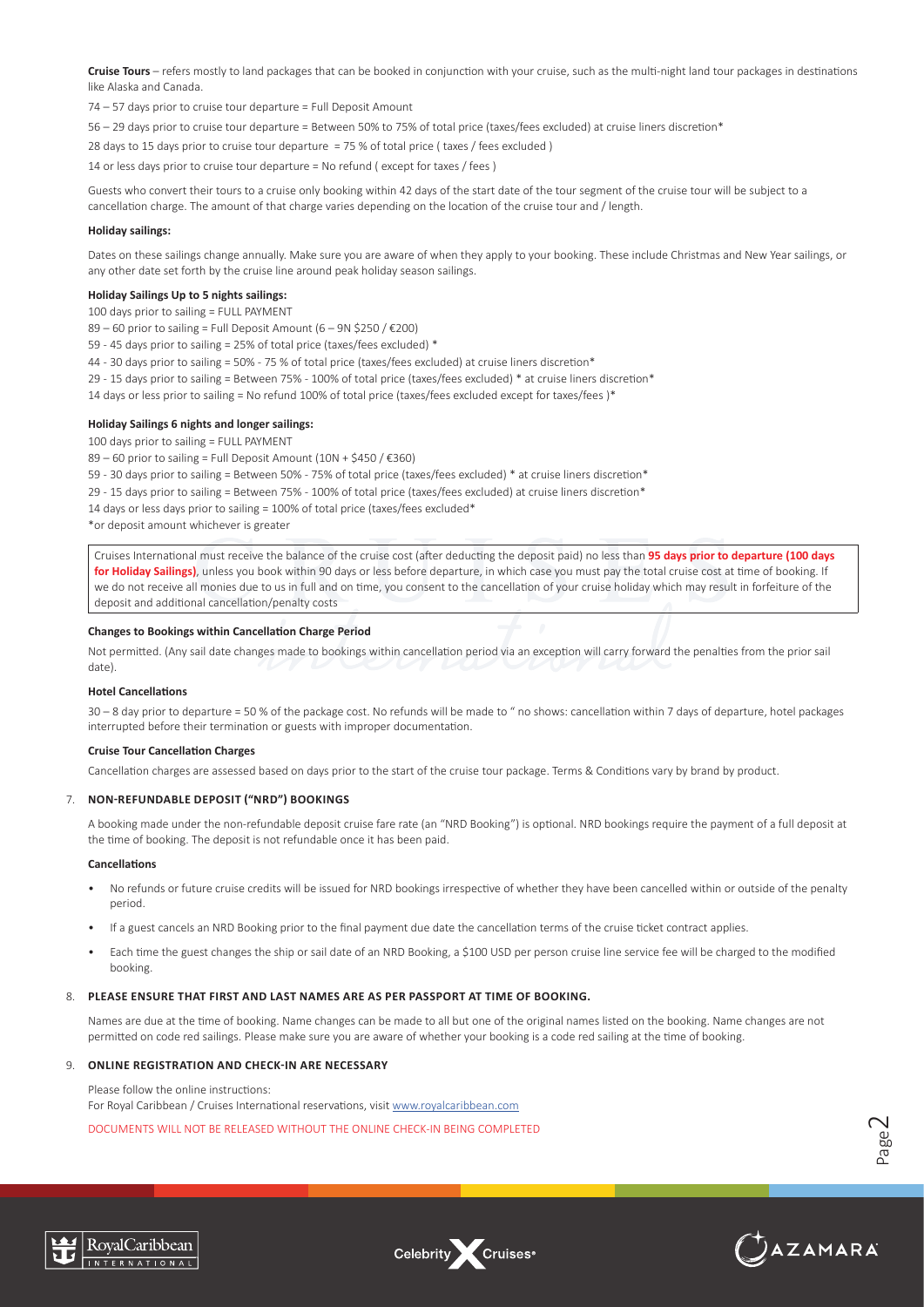- 10. The minimum age for infants is 6 months, as of the date of sailing and 12 months, as of the date of sailing for Transatlantic, Transpacific, Hawaii, selected South American cruises and other selected cruises.
- 11. No person under 21 may sail on any cruise holiday or have a stateroom on his or her own unless accompanied by a parent, guardian or authorized person who is over the age of 21, except for minors sailing with their parents or legal guardians in adjacent staterooms.
- 12. A stateroom can be booked by married couples whose minimum age is 18 (proof of marriage is required at time of booking).
- 13. Gratuities are compulsory but can either be prepaid or paid on board the ship.
- 14. Shore excursions can be pre-booked at www.royalcaribbean.com. If you would like Cruises International to make the reservations, a service fee of R100 per booking per excursion will be applied.
- 15. Guests who will enter their 24th week of pregnancy by the beginning of, or at any time during their cruise holiday will not be allowed to cruise.
- 16. There is a choice of seating times for dining in the Main Restaurant (Main Dining approx.18h30 and Second Dining approx. 20h30) Dining times may vary according to ship and itinerary. Please request your preferred seating and table size at the time of booking. We cannot accept any bookings which are conditional on your preferred seating being or becoming available before departure. If you cancel because your preferred seating is not available, normal cancellation charges will apply. Seating requests cannot be guaranteed. My Time Dining (Royal Caribbean) is now being offered. You can decide when you would like to dine between the hours of 18h00 and 21h30 each evening. Service charges / tips are mandatory when My Time Dining is selected.
- 17. Kosher meal requests must be made via the **Special Needs** form:
	- **a minimum of 6 weeks (45 days)** prior to the sail date for North American sailings
	- **12 weeks (90 days)** prior to the sail date for European/South American sailings
	- **14 weeks (100 days)** prior to the sail date for Australia/Asia sailings
	- For Transatlantic and Transpacific sailings, the applicable date is based on the point of origin
- 18. All prices are quoted in US Dollars. For local payments, the SA Rand prices are calculated daily based on a foreign exchange rate as determined by Cruises International in their sole discretion. The rate may include a premium on the bank rate for, among other factors, the risk of fluctuations, bank and merchant fees. Until final payment is received, any outstanding portion of the booking cost is subject to currency fluctuation.
- 19. A cruise cost will only be guaranteed once a deposit has been received by Cruises International (Proof of payment is required) and before the option expiration date.

#### 20. **PAYMENT OPTIONS:**

**Credit Card -** charged directly to the respective cruise line or charged by Cruises International in ZAR. (Completed and signed credit card form with front and back of the credit card).

**Electronic Funds Transfer** – payment into Cruises International's locally held Bidvest Bank account (a copy must be sent to Cruises International in order for the booking to be secured).

**Telegraphic Transfer** – payment into the respective cruise line's bank account (copy of the SWIFT required to secure the booking).

**Refunds** – Credit card payment made in US\$ direct to the cruise line will be refunded at the ROE of the bank on the day of refund and will be to the credit card used for payment. If payment was made to Cruises International via EFT, the amount refunded will be the amount received in rands irrespective of rate of exchange fluctuation.

# **PAYMENTS ON ESPRESSO**

**Payment schedules for deposit and final payments on Espresso** are not applicable to South Africa. The agent takes full responsibility of ensuring that they adhere to the Cruises International payment schedule.

**Once payment is made on Espresso**, please notify Cruises International by sending the booking details to reservations@cruises.co.za **Future Cruise Credit redemptions made on Espresso** are regarded as a payment by the cruise line.

- 21. Please ensure that your arrival flight is booked at least 5 hours prior to sailing and your departure flight is booked at least 5 hours after the ship arrives into the port.
- 22. A 'Guarantee' (GTY) booking means you may book a stateroom of a guaranteed minimum category type on your chosen ship. The exact location of the stateroom on the ship will be allocated at the discretion of the cruise line and at any time up until checking in at the port. Once your GTY stateroom has been allocated to you, we are unable to accept any changes requested. You are 'guaranteed' the minimum category of stateroom we agree to offer at the time of booking. A benefit of a GTY stateroom is that you may receive an upgrade at no extra charge (this is at the discretion of the cruise line).
- 23. To help conserve our environment, we will only provide cruise documents in electronic format.
- 24. While every effort is made to maintain the itinerary as confirmed, the cruise line does reserve the right to alter the itinerary. Every effort will be made to advise agents / guests in good time. While in these circumstances every assistance possible will be offered, all additional charges (such as additional accommodation, flight costs and / or similar) will be for the account of the client.
- 25. All complaints or claims must be done in writing to Cruises International within 7 days of the date of completion of the cruise holiday. Relevant and substantiating evidence must be attached to the letter of claim and sent to: reservations@cruises.co.za
- 26. Your cruise or cruise-tour is subject to the terms and conditions of the legally binding contract between you, the guest, and the respective cruise line, as set forth in your GuestTicket / Contract. A copy of the terms and conditions is available upon request.